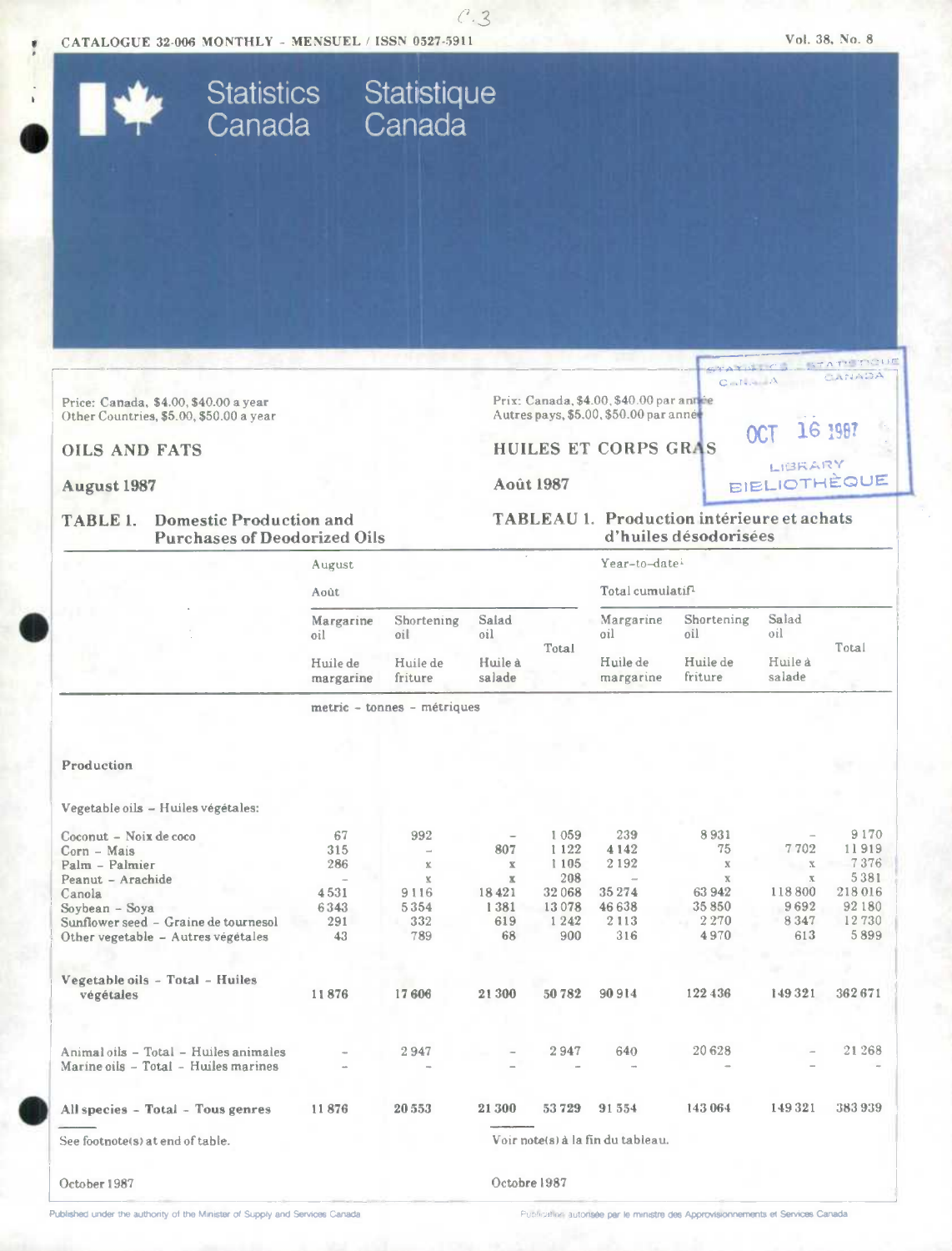### TABLE 1. Domestic Production and Purchases of Deodorized Oils - Concluded

|                                                                                            | August                      |                                          |                                   |                | Year-to-date <sup>1</sup>                 |                                          |                                   |         |
|--------------------------------------------------------------------------------------------|-----------------------------|------------------------------------------|-----------------------------------|----------------|-------------------------------------------|------------------------------------------|-----------------------------------|---------|
|                                                                                            | Août                        |                                          |                                   |                | Total cumulatif <sup>1</sup>              |                                          |                                   |         |
|                                                                                            | Margarine<br>lio            | Shortening<br>oil<br>Huile de<br>friture | Salad<br>oil<br>Huile à<br>salade | Total          | Margarine<br>oil<br>Huile de<br>margarine | Shortening<br>oil<br>Huile de<br>friture | Salad<br>oil<br>Huile à<br>salade | Total   |
|                                                                                            | Huile de<br>margarine       |                                          |                                   |                |                                           |                                          |                                   |         |
|                                                                                            | metric - tonnes - métriques |                                          |                                   |                |                                           |                                          |                                   |         |
| <b>Purchases of Canadian deodorized</b><br>oils - Achats d'huiles désodorisées<br>canadien |                             |                                          |                                   |                |                                           |                                          |                                   |         |
| Vegetable oils - Huiles végétales:                                                         |                             |                                          |                                   |                |                                           |                                          |                                   |         |
| Corn - Mais                                                                                | $\mathbf X$                 |                                          | $\mathbf x$                       | 889            | $\mathbf x$                               |                                          | $\mathbf X$                       | 7075    |
| Palm - Palmier                                                                             | 6                           |                                          |                                   | $\overline{6}$ | 105                                       |                                          | 33                                | 138     |
| Canola                                                                                     | 1508                        | 1103                                     | 3 3 5 2                           | 5963           | 14108                                     | 5811                                     | 28 575                            | 48 4 94 |
| Soybean - Soya                                                                             | 2 4 6 0                     | 8                                        | 43                                | 2511           | 24 490                                    | 1794                                     | 129                               | 26413   |
| Other vegetable - Autres végétales                                                         | $\mathbf X$                 |                                          | $\mathbf{X}$                      | 558            | $\mathbf x$                               | 105                                      | $\mathbf x$                       | 1569    |
| Vegetable oils - Total - Huiles                                                            |                             |                                          |                                   |                |                                           |                                          |                                   |         |
| végétales                                                                                  | 4591                        | 1111                                     | 4 2 2 5                           | 9927           | 43 585                                    | 7710                                     | 32 3 9 4                          | 83689   |
| Animal oils - Total - Huiles animales                                                      | $\overline{\mathbf{A}}$     | $\mathbb{X}$                             |                                   | 45             | х                                         | $\mathbf{X}$                             |                                   | 328     |
| Marine oils - Total - Huiles marines                                                       |                             |                                          |                                   |                |                                           |                                          |                                   |         |
| All species - Total - Tous genres                                                          | $\overline{\mathbf{x}}$     | $\mathbbm{K}$                            | 4 2 2 5                           | 9972           | $\mathbf x$                               | $\mathbf x$                              | 32394                             | 84 017  |

#### TABLEAU 1. Production intérieure et achats d'huiles désodorisées - fin

These data may contain revisions to previous contributing period(s) and represent an updated cumulative.

Ces données peuvent contenir des révisions aux périodes précédentes et représentent un cumulatif mis-à-jour.

nil or zero.

néant ou zéro.

confidential to meet secrecy requirements of the Statistics Act.  $\bar{x}$ 

confidentiel en vertu des dispositions de la Loi sur la statistique relatives au secret.  $\mathbb X$ 

This report reflects the participation of the respondent Note: firms listed in the January 1987 publication, plus any deletions or additions since then.

Changes this month: Nil

For further details regarding the sources and methods of this survey see the December 1986 publication or contact:

Brian Preston (613-951-3511) **Industry Division Statistics Canada** Ottawa, Ontario **K1A0T6** 

Nota: Cette publication traduit l'activité des entreprises répondantes énumérées dans la livraison de janvier 1987, tenant compte des suppressions et des additions.

Changements ce mois-ci: Néant

Pour plus de détails concernant les sources et méthodes de cette enquête voir l'édition de décembre 1986 ou communiquer avec:

Danielle Côté (613-951-3588) Division de l'industrie Statistique Canada Ottawa, Ontario KIA0T6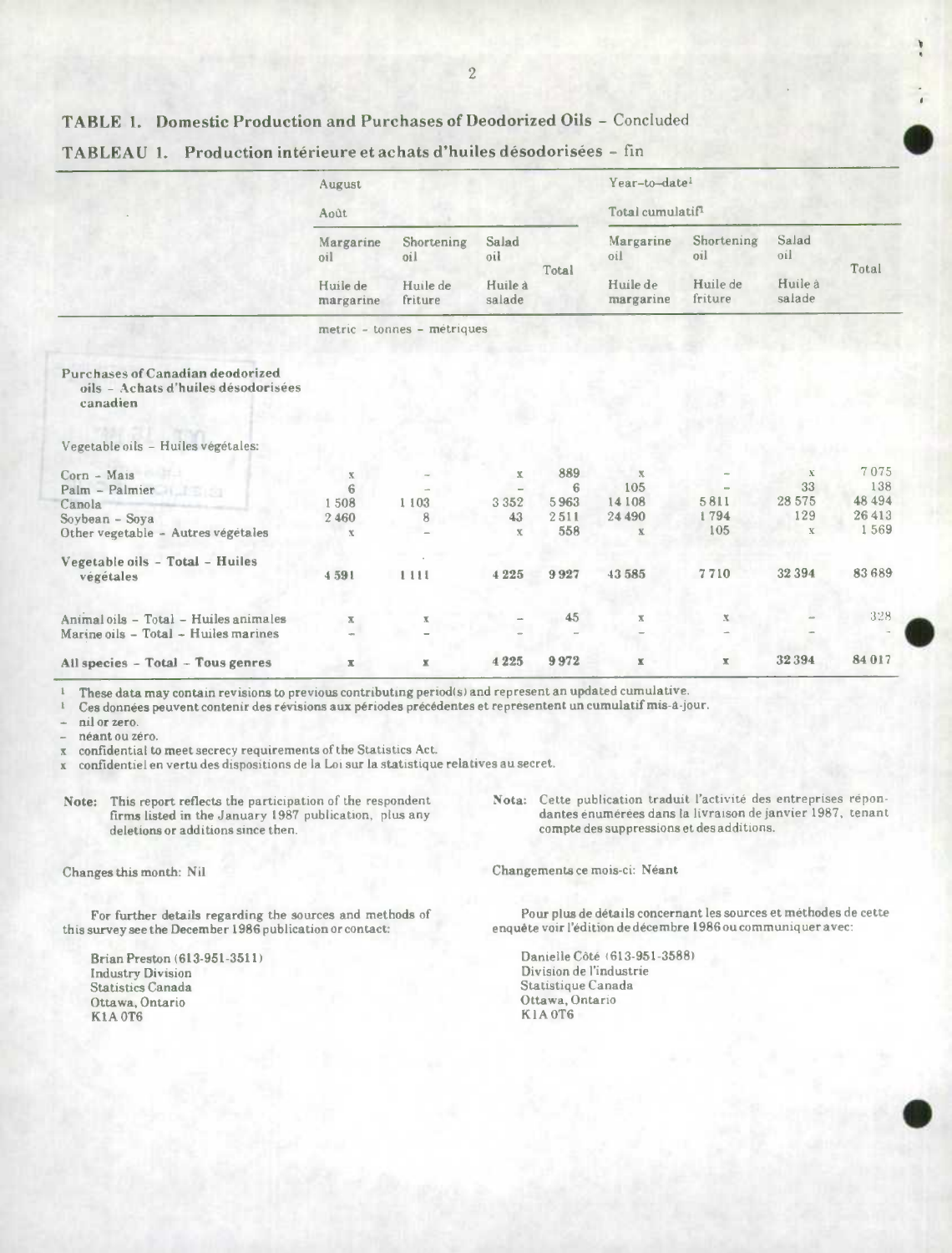#### 3

### TABLE 2. Manufacturers' Sales and Stocks of Deodorized Oils in Bulk

|                                                                                                | August                                    |                                          |                                   | Year-to-date <sup>1</sup>                 |                                          |                                   |  |
|------------------------------------------------------------------------------------------------|-------------------------------------------|------------------------------------------|-----------------------------------|-------------------------------------------|------------------------------------------|-----------------------------------|--|
|                                                                                                | Août                                      |                                          |                                   | Total cumulatif <sup>1</sup>              |                                          |                                   |  |
|                                                                                                | Margarine<br>oil<br>Huile de<br>margarine | Shortening<br>oil<br>Huile de<br>friture | Salad<br>oil<br>Huile à<br>salade | Margarine<br>oil<br>Huile de<br>margarine | Shortening<br>oil<br>Huile de<br>friture | Salad<br>oil<br>Huile à<br>salade |  |
|                                                                                                |                                           |                                          |                                   |                                           |                                          |                                   |  |
|                                                                                                |                                           | metric - tonnes - métriques              |                                   |                                           |                                          |                                   |  |
| Sales - Ventes                                                                                 |                                           |                                          |                                   |                                           |                                          |                                   |  |
| To packagers or bottlers <sup>2</sup> - Aux<br>empaqueteurs ou aux embouteilleurs <sup>2</sup> | 7436                                      | 2073                                     | 6832                              | 55848                                     | 12239                                    | 50871                             |  |
| To others $ \mathbf{\hat{A}}$ d'autres                                                         | 1024                                      | 9702                                     | 6696                              | 8783                                      | 73 281                                   | 60 685                            |  |
| <b>Total stocks</b>                                                                            | 612                                       | 221                                      | 2492                              | $\cdots$                                  | $\mathbf{b}=\mathbf{c}=\mathbf{0}$       | $\cdots$                          |  |

## **S** TABLEAU 2. Ventes et stocks des fabricants d'huiles désodorisées en vrac

These data may contain revisions to previous contributing period(s) and represent an updated cumulative.

Ces données peuvent contenir des revisions aux periodes precedentes et representent un cumulatif mis-a-jour.

2 Not additive to packaged sales in Table 3.<br>2 Non additif avec les ventes en paquets du

<sup>2</sup>Non additif avec les ventes en paquets du tableau 3.

figures not appropriate or not applicable.  $\cdots$ 

... n'ayant pas lieu de figurer.

. TABLE 3. Manufacturers' Sales and Stocks of Margarine, Shortening' and Salad Oil in Packages **TABLEAU 3. Margarine, graisse préparéet et huile** a salade, ventes et stocks des fabricants en paquets

|                                                         | August    |                                   |                                   | Year-to-date <sup>2</sup>    |                                   | $\sim$            |
|---------------------------------------------------------|-----------|-----------------------------------|-----------------------------------|------------------------------|-----------------------------------|-------------------|
|                                                         | Août      |                                   |                                   | Total cumulatif <sup>2</sup> |                                   |                   |
|                                                         | Margarine | Shortening<br>Graisse<br>préparée | Salad<br>oil<br>Huile à<br>salade | Margarine                    | Shortening<br>Graisse<br>préparée | Salad<br>oil      |
|                                                         |           |                                   |                                   |                              |                                   | Huile à<br>salade |
|                                                         |           | metric - tonnes - métriques       |                                   |                              |                                   |                   |
| Sales - Ventes                                          |           |                                   |                                   |                              |                                   |                   |
| Retail - Détail                                         | 8671      | 1453                              | 2631                              | 78554                        | 7829                              | 21998             |
| Commercial and industrial - Commercial<br>et industriel | 1305      | 8590                              | 2654                              | 8716                         | 56 421                            | 20 5 20           |
| <b>Total stocks</b><br>ch.                              | 4710      | 7450                              | 10509                             | $\cdots$                     | $-1$                              | $\cdots$          |

<sup>1</sup>Including baking and frying oils and fats.

Y compris les huiles et graisse de cuisson.

These data may contain revisions to previous contributing period(s) and represent an updated cumulative.

Ces données peuvent contenir des révisions aux périodes précédentes et représentent un cumulatif mis-à-jour.

figures not appropriate or not applicable.

n'ayant pas lieu de figurer.